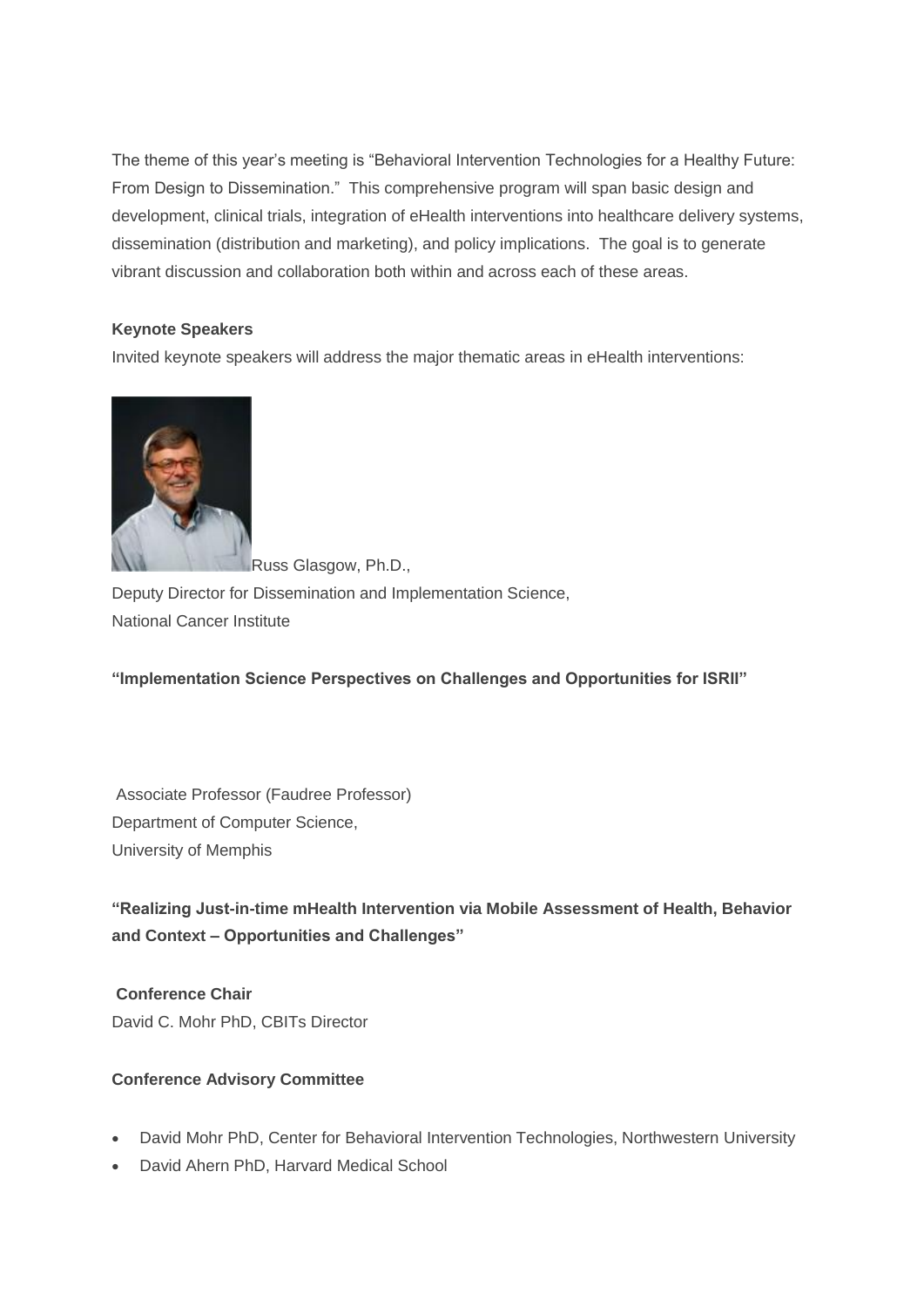- Gerhard Andersson PhD, Linköping University
- Per Carlbring PhD, Linköping University
- Kate Cavanagh DPhil, DClinPsychol, University of Sussex
- David Chambers DPhil, National Institute of Mental Health
- Helen Christensen PhD, Black Dog Institute
- Pim Cuijpers PhD, Vrije Universiteit Amsterdam
- **•** Brian Danaher PhD, Oregon Research Institute
- Amanda Graham PhD, Schroeder Institute for Tobacco Research and Policy Studies
- Joyce Ho PhD, Center for Behavioral Intervention Technologies, Northwestern University
- Shelagh Mulvaney PhD, Vanderbilt University
- Ricardo Muñoz PhD, University of California, San Francisco
- Kevin Patrick MD, MS, University of California, San Diego
- Heleen Riper PhD, Vrije Universiteit Amsterdam
- Lee Ritterband PhD, University of Virginia
- Abdul R. Shaikh PhD, MHSc, National Cancer Institute
- Deborah Tate PhD, University of North Carolina Gillings School of Global Public Health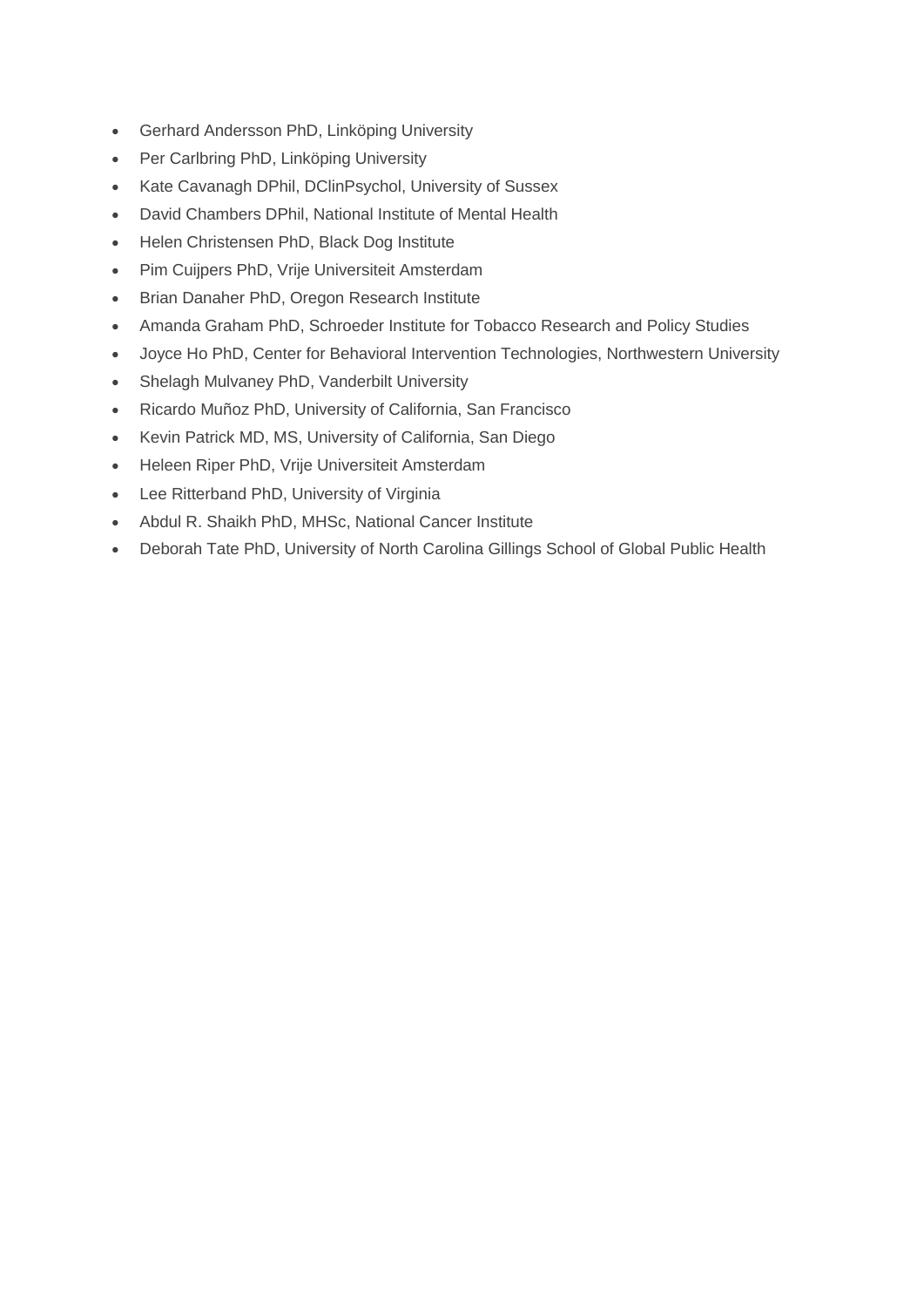### **MacDonell, Karen** *Wayne State University, USA*

[Multi-Step Development of a Technology-Based Asthma Adherence Intervention for African American Emerging Adults](http://isrii.conference-services.net/reports/template/onetextabstract.xml?xsl=template/onetextabstract.xsl&conferenceID=3474&abstractID=724068) Session 7 - Friday, 17 May 2013: [Session 7A: Dynamic Aspects of Pediatric Psychology Interventions for Health Promotion and Prevention \(Symposium\) -](http://isrii.conference-services.net/programme.asp?conferenceID=3474&action=prog_list&session=26400) 2:30 pm - [3:20 pm](http://isrii.conference-services.net/programme.asp?conferenceID=3474&action=prog_list&session=26400)

### **MacLean, Jessica**

*National Kidney Foundation of Illinois, USA* [Development of a Culturally Sensitive Website on Living Kidney Donation for Hispanics/Latinos](http://isrii.conference-services.net/reports/template/onetextabstract.xml?xsl=template/onetextabstract.xsl&conferenceID=3474&abstractID=716433) Poster Session 2 - Saturday, 18 May 2013: [Lunch with Posters and Exhibitors -](http://isrii.conference-services.net/programme.asp?conferenceID=3474&action=prog_list&session=26401) 12:20 pm - 1:50 pm

#### **Magee, Joshua**

*University of Cincinnati College of Medicine, USA*

[A web-based examination of responses to intrusive thoughts across the adult lifespan.](http://isrii.conference-services.net/reports/template/onetextabstract.xml?xsl=template/onetextabstract.xsl&conferenceID=3474&abstractID=718455) Poster Session 1 - Friday, 17 May 2013: [Lunch with Posters and Exhibitors -](http://isrii.conference-services.net/programme.asp?conferenceID=3474&action=prog_list&session=26376) 12:00 pm - 1:30 pm

#### **March, Sonja**

#### *University of Southern Queensland, Australia*

[Does diagnostic complexity predict response to online interventions for youth anxiety?](http://isrii.conference-services.net/reports/template/onetextabstract.xml?xsl=template/onetextabstract.xsl&conferenceID=3474&abstractID=718700) Session 4 - Friday, 17 May 2013: [Session 4C: Innovations and New Findings in Online Interventions for Child and Adolescent Anxiety and Stress \(Symposium\) -](http://isrii.conference-services.net/programme.asp?conferenceID=3474&action=prog_list&session=26410) [10:30 am -](http://isrii.conference-services.net/programme.asp?conferenceID=3474&action=prog_list&session=26410) 11:10 am

### **McClay, Carrie-Anne**

*University of Glasgow, UK*

[A survey of attitudes towards online self-help for eating disorders](http://isrii.conference-services.net/reports/template/onetextabstract.xml?xsl=template/onetextabstract.xsl&conferenceID=3474&abstractID=724042) Session 11 - Saturday, 18 May 2013: [Session 11A: Targeting Internet Solutions for Eating Disorders \(Symposium\) -](http://isrii.conference-services.net/programme.asp?conferenceID=3474&action=prog_list&session=26403) 1:50 pm - 2:40 pm

[Participant's experiences of an online cognitive behavioural therapy package for bulimic type disorders: A community based](http://isrii.conference-services.net/reports/template/onetextabstract.xml?xsl=template/onetextabstract.xsl&conferenceID=3474&abstractID=724049)  [study](http://isrii.conference-services.net/reports/template/onetextabstract.xml?xsl=template/onetextabstract.xsl&conferenceID=3474&abstractID=724049)

Session 11 - Saturday, 18 May 2013: [Session 11A: Targeting Internet Solutions for Eating Disorders \(Symposium\) -](http://isrii.conference-services.net/programme.asp?conferenceID=3474&action=prog_list&session=26403) 1:50 pm - 2:40 pm

## **McCreath, Ann**

#### *Five Areas Ltd, UK*

[Refining support models for internet-delivered treatments for depression](http://isrii.conference-services.net/reports/template/onetextabstract.xml?xsl=template/onetextabstract.xsl&conferenceID=3474&abstractID=724057) Preconference Workshops - Thursday, 16 May 2013: [Workshop 3: Refining Support Models for Internet-Delivered Treatments for Depression -](http://isrii.conference-services.net/programme.asp?conferenceID=3474&action=prog_list&session=25919) 9:00 am - 12:00 [pm](http://isrii.conference-services.net/programme.asp?conferenceID=3474&action=prog_list&session=25919)

#### **Miclea, Mircea**

*Babes Bolyai University, Romania* [Computer Mediated Psychotherapy Needs a Conceptual Shift](http://isrii.conference-services.net/reports/template/onetextabstract.xml?xsl=template/onetextabstract.xsl&conferenceID=3474&abstractID=715737) Poster Session 1 - Friday, 17 May 2013: [Lunch with Posters and Exhibitors -](http://isrii.conference-services.net/programme.asp?conferenceID=3474&action=prog_list&session=26376) 12:00 pm - 1:30 pm

#### **Miner, Adam**

*Palo Alto University and Stanford Psy.D. Consortium, USA* [A Case Study for Mobile App Evaluation in a Clinical Setting](http://isrii.conference-services.net/reports/template/onetextabstract.xml?xsl=template/onetextabstract.xsl&conferenceID=3474&abstractID=713506) Session 7 - Friday, 17 May 2013: [Session 7D: Methodology \(Paper Session\) -](http://isrii.conference-services.net/programme.asp?conferenceID=3474&action=prog_list&session=26385) 2:30 pm - 3:20 pm

### **Montague, Enid**

*Northwestern University, USA*

[A framework for user-centered design and usability](http://isrii.conference-services.net/reports/template/onetextabstract.xml?xsl=template/onetextabstract.xsl&conferenceID=3474&abstractID=722090)

Session 11 - Saturday, 18 May 2013: Session 11B: A Framework for User-Centered Design [and Usability of Behavioral Intervention Technologies \(Symposium\) -](http://isrii.conference-services.net/programme.asp?conferenceID=3474&action=prog_list&session=26404) [1:50 pm -](http://isrii.conference-services.net/programme.asp?conferenceID=3474&action=prog_list&session=26404) 2:40 pm

[Usability and User-Centered Design for Internet Interventions](http://isrii.conference-services.net/reports/template/onetextabstract.xml?xsl=template/onetextabstract.xsl&conferenceID=3474&abstractID=722091) Preconference Workshops - Thursday, 16 May 2013: Workshop [2: Usability and User-Centered Design for Internet Interventions -](http://isrii.conference-services.net/programme.asp?conferenceID=3474&action=prog_list&session=25141) 9:00 am - 12:00 pm

### **Morgan, Amy**

#### *La Trobe University, Australia*

[Development of online parent training to prevent anxiety problems in young children](http://isrii.conference-services.net/reports/template/onetextabstract.xml?xsl=template/onetextabstract.xsl&conferenceID=3474&abstractID=718282) Session 2 - Thursday, 16 May 2013: [Session 2C: Sounding Board -](http://isrii.conference-services.net/programme.asp?conferenceID=3474&action=prog_list&session=25929) 4:05 pm - 4:45 pm

[Internet-based recruitment to an online depression intervention: Lessons from](http://isrii.conference-services.net/reports/template/onetextabstract.xml?xsl=template/onetextabstract.xsl&conferenceID=3474&abstractID=718274) two evaluations of Mood Memos Poster Session 1 - Friday, 17 May 2013: [Lunch with Posters and Exhibitors -](http://isrii.conference-services.net/programme.asp?conferenceID=3474&action=prog_list&session=26376) 12:00 pm - 1:30 pm

## **Session 4C: Innovations and New Findings in Online Interventions for Child and Adolescent Anxiety**